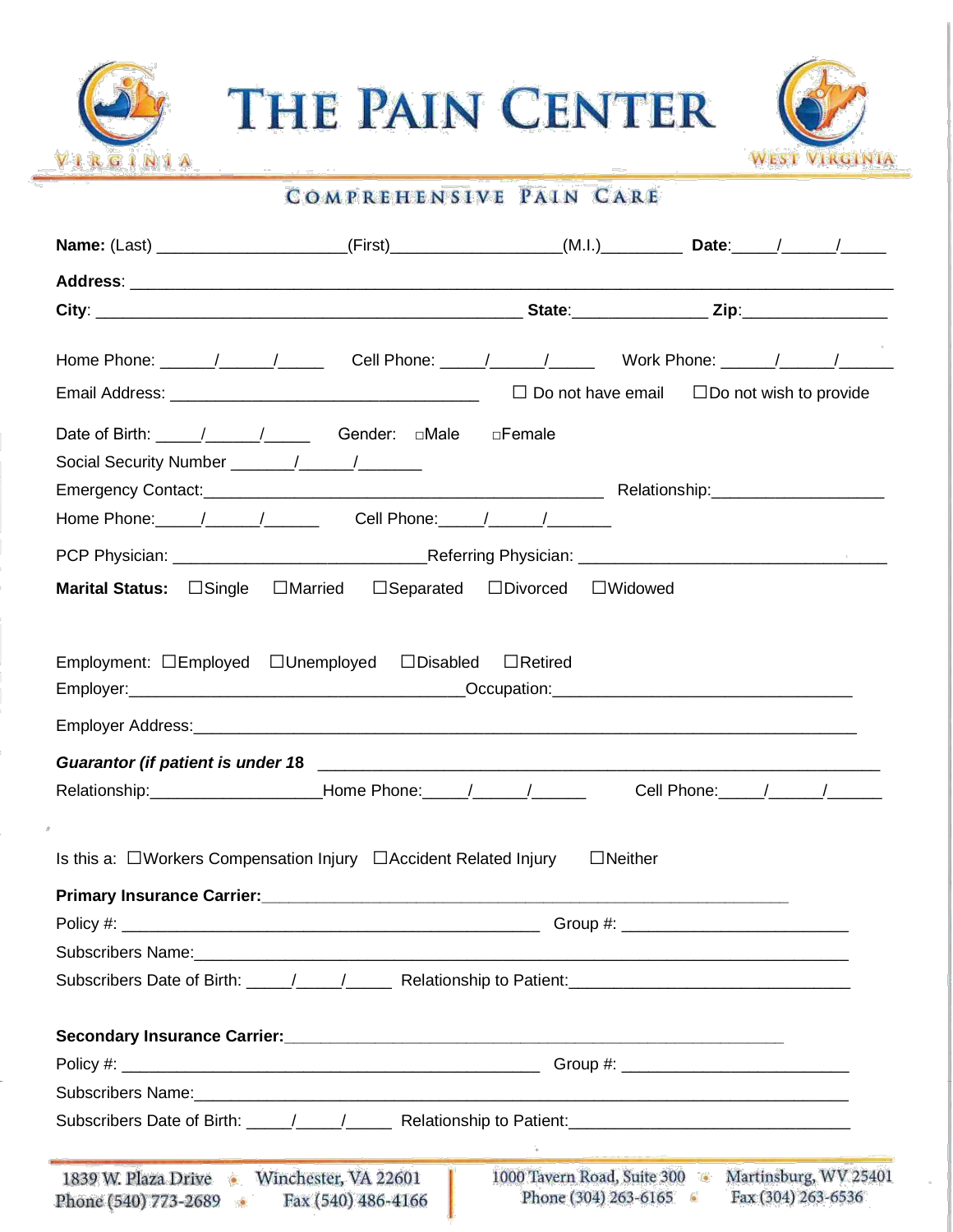|                                         | Name of Pharmacy: Name of Pharmacy:         |                                                                                                     |                                           |       |     |
|-----------------------------------------|---------------------------------------------|-----------------------------------------------------------------------------------------------------|-------------------------------------------|-------|-----|
|                                         |                                             |                                                                                                     |                                           | State | Zip |
|                                         | Phone #: $\sqrt{2\pi}$                      |                                                                                                     |                                           |       |     |
|                                         |                                             | PLEASE READ THE FOLLOWING DOCUMENTS AND INITIAL BELOW:                                              |                                           |       |     |
| (initial)                               |                                             | I have reviewed the Statement of Financial Policy                                                   |                                           |       |     |
| (initial)                               |                                             | I have reviewed the Patient Rights and Responsibilities                                             |                                           |       |     |
| (initial)                               |                                             | I have reviewed the HIPPA Information and Consent Form                                              |                                           |       |     |
| Language:                               | $\Box$ Spanish<br>$\square$ English         | $\Box$ Other $\Box$ Refuse to Report                                                                |                                           |       |     |
| <b>Race:</b> □Black or African American |                                             | $\Box$ White<br>$\Box$ Hispanic                                                                     | $\Box$ Other Race $\Box$ Refuse to Report |       |     |
|                                         | <b>Ethnicity:</b> $\Box$ Hispanic or Latino | $\Box$ Not Hispanic or Latino $\Box$ Refuse to Report                                               |                                           |       |     |
|                                         |                                             | If you would like information to be obtained by family members friends etc, please list those below |                                           |       |     |

you would like information to be obtained by family members, friends, etc...please list those below. **If you do not have anyone listed below they will not be able to call into our office for information regarding your care including your appointment date or time.**

I authorize release of information to the following:

| <b>NAME</b> | Relationship |
|-------------|--------------|
| NAME        | Relationship |
| <b>NAME</b> | Relationship |

I hereby consent to and authorize The Pain Center to apply the benefits on my behalf for the services rendered by Dr. Baksh and Staff. I request payment from my insurance or responsible party be made to The Pain Center. I certify that all information I have provided is correct to the best of my knowledge. I authorize the release of any medical information for this claim or any related claim. I permit a copy of this authorization be used in place of the original. I may revoke this authorization at any time in writing. I understand that nothing herein relieves me of the primary responsibility and obligation to pay the medical services proved to me. I understand that payment is due when the statement is rendered.

| <b>Patient/Guardian Signature:</b> |  |  |
|------------------------------------|--|--|
|                                    |  |  |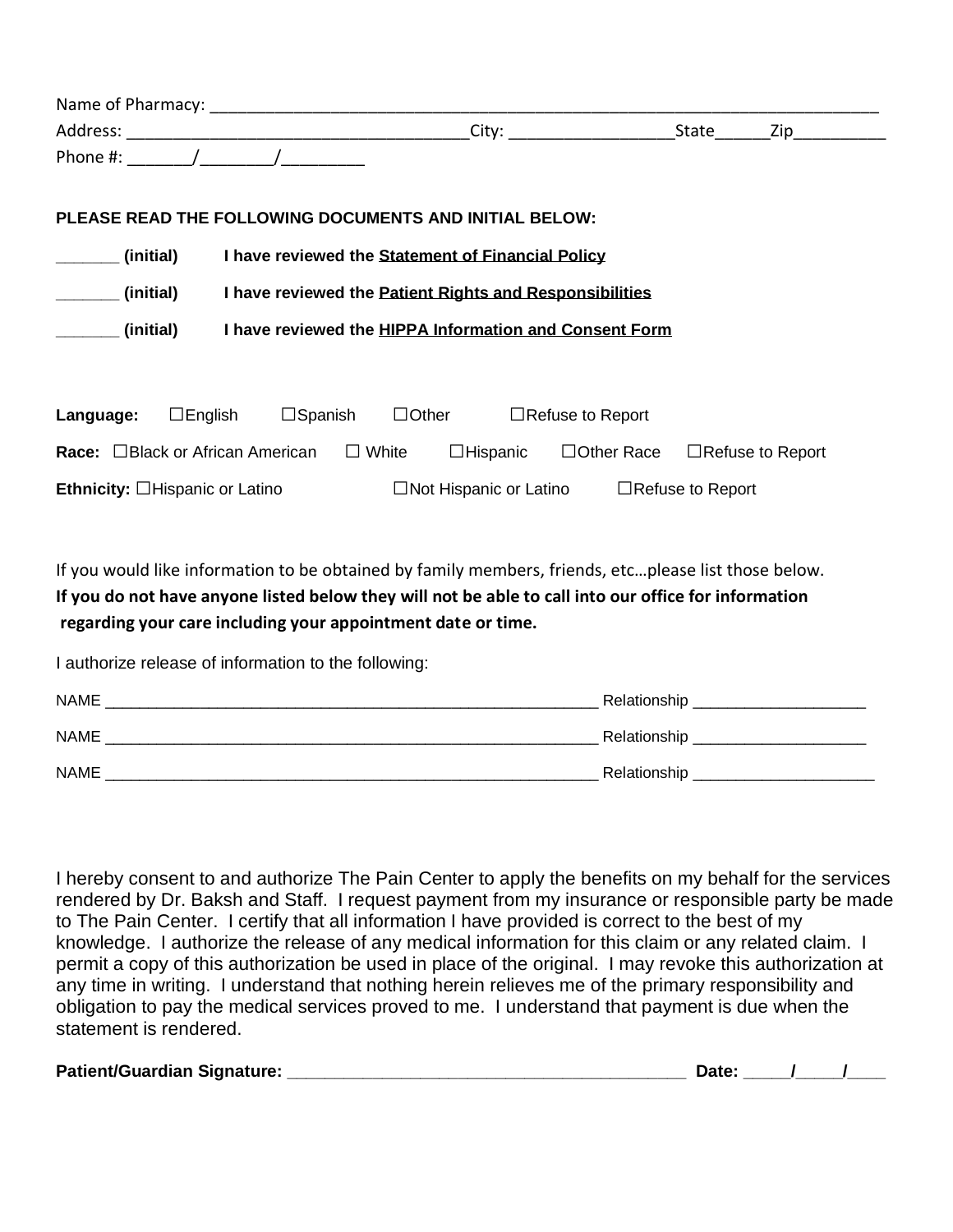

**THE PAIN CENTER** 



### COMPREHENSIVE PAIN CARE

\_\_\_\_\_\_\_\_\_\_\_\_\_\_\_\_\_\_\_\_\_\_\_\_\_\_\_\_\_\_\_\_\_\_\_\_\_\_\_\_\_\_\_\_\_\_\_\_\_\_\_\_\_\_\_\_\_\_\_\_\_\_\_\_\_\_\_\_\_\_\_\_\_\_\_\_\_\_\_\_\_\_\_\_\_\_\_\_\_\_ \_\_\_\_\_\_\_\_\_\_\_\_\_\_\_\_\_\_\_\_\_\_\_\_\_\_\_\_\_\_\_\_\_\_\_\_\_\_\_\_\_\_\_\_\_\_\_\_\_\_\_\_\_\_\_\_\_\_\_\_\_\_\_\_\_\_\_\_\_\_\_\_\_\_\_\_\_\_\_\_\_\_\_\_\_\_\_\_\_\_

**Chief Complaint**

| <b>Smoking Status (circle)</b>          |                                                                                                                  |                                   |                                 |
|-----------------------------------------|------------------------------------------------------------------------------------------------------------------|-----------------------------------|---------------------------------|
|                                         | $\Box$ Current every day smoker $\Box$ Current some day smoker $\Box$ Former smoker $\Box$ Never smoked          |                                   |                                 |
|                                         |                                                                                                                  |                                   |                                 |
| <b>Alcohol Use</b> (circle)             |                                                                                                                  |                                   |                                 |
|                                         | $\Box$ Non-drinker $\Box$ Drink socially                                                                         | $\Box$ Drink daily                | $\Box$ History of alcohol abuse |
|                                         | How much do you drink per week? Noting the control of the control of the control of the control of the control o |                                   |                                 |
| <b>Illicit Drug Use</b>                 |                                                                                                                  |                                   |                                 |
| Do you use any illicit drug? $\Box$ Yes | $\square$ No                                                                                                     |                                   |                                 |
|                                         | If yes, please specify $\Box$ Marijuana $\Box$ Cocaine                                                           | $\square$ Heroin                  | $\Box$ Methamphetamines         |
|                                         | $\Box$ Opioids                                                                                                   | $\Box$ Inhalants<br>$\Box$ Other: |                                 |

**Location of pain.** Draw X to indicate areas of deep pain. Draw Z to indicate areas of tingling and numbness. Use arrows to show areas that pain or tingling radiates/travels.



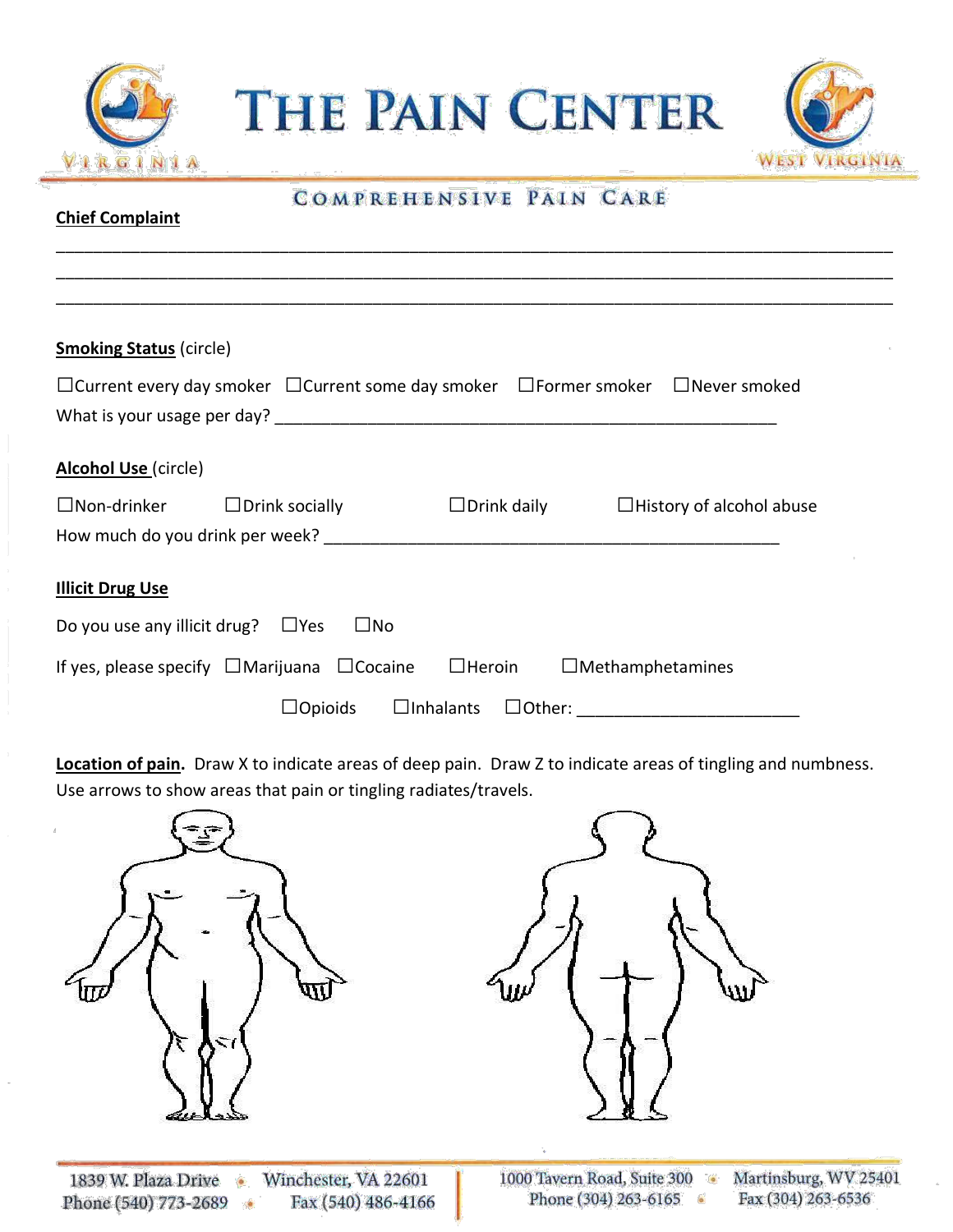| <b>Frequency of pain</b>                         |                                      |                                                                                             |              |                                    |  |
|--------------------------------------------------|--------------------------------------|---------------------------------------------------------------------------------------------|--------------|------------------------------------|--|
| $\Box$ Constant                                  | □Intermittent (comes and goes)       |                                                                                             |              |                                    |  |
| <b>Description of pain</b>                       |                                      |                                                                                             |              |                                    |  |
| $\Box$ Aching                                    | $\Box$ Burning                       | $\Box$ Radiating Pain                                                                       | $\Box$ Sharp | $\Box$ Shooting                    |  |
| $\Box$ Electric Like                             | $\Box$ Stabbing                      | $\square$ Dull                                                                              | $\Box$ Deep  | $\Box$ Tingling                    |  |
| <b>Severity</b>                                  |                                      |                                                                                             |              |                                    |  |
| $\Box$ Minor                                     | $\Box$ Moderate                      | $\Box$ Severe                                                                               |              |                                    |  |
| <b>Pain Intensity</b>                            |                                      | Rate your pain on a scale of 0 to 10 (0 is no pain and 10 is the worst pain possible)       |              |                                    |  |
| <b>Duration and Onset of Pain</b>                |                                      | How long have you had this pain? Specify days, months or years (example 6 months or 1 year) |              |                                    |  |
| Describe how your pain started<br>$\Box$ Gradual | $\square$ Sudden<br>$\Box$ Triggered | If triggered please explain (example if pain was caused by a fall or car accident, etc.)    |              |                                    |  |
| What makes your pain worse?                      |                                      |                                                                                             |              |                                    |  |
| $\Box$ Twisting                                  | $\Box$ Sneezing                      | $\Box$ Coughing                                                                             |              | $\Box$ Touch of Skin               |  |
| $\Box$ Standing                                  | $\Box$ Sitting                       | $\Box$ Bending Forward                                                                      |              | □ Bending Backward                 |  |
| $\Box$ Walking                                   | $\Box$ Exercise                      | $\Box$ Cold                                                                                 | $\Box$ Heat  | $\Box$ Stress                      |  |
| What makes your pain better?                     |                                      |                                                                                             |              |                                    |  |
| $\Box$ Standing                                  | $\Box$ Sitting                       | $\Box$ Bending Forward                                                                      |              | $\Box$ Bending Backwards           |  |
| $\Box$ Walking                                   | $\Box$ Medications                   | $\square$ Exercise                                                                          |              | $\Box$ Injections                  |  |
| $\Box$ Cold                                      | $\Box$ Heat                          | $\Box$ Rest                                                                                 |              | $\Box$ Change Positions Frequently |  |
| $\Box$ Other:                                    |                                      |                                                                                             |              |                                    |  |

\_\_\_\_\_\_\_\_\_\_\_\_\_\_\_\_\_\_\_\_\_\_\_\_\_\_\_\_\_\_\_\_\_\_\_\_\_\_\_\_\_\_\_\_\_\_\_\_\_\_\_\_\_\_\_\_\_\_\_\_\_\_\_\_\_\_\_\_\_\_\_\_\_\_\_\_\_\_\_\_\_\_\_\_\_\_\_\_\_\_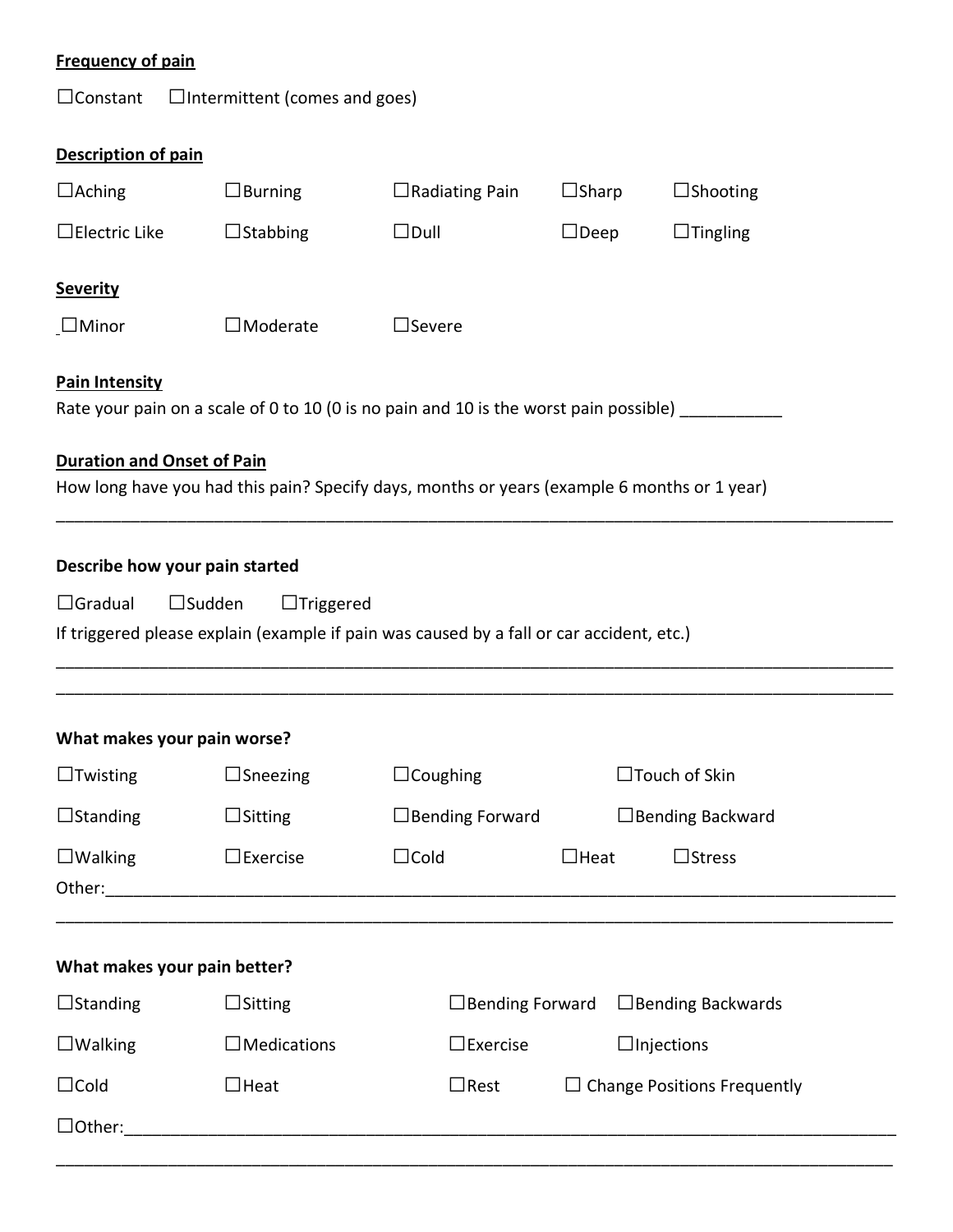| What treatments have you tried for your pain?                                                                                                                                                                       |                                                                                                      |                       |                                            |                                    |  |                                                                                                           |
|---------------------------------------------------------------------------------------------------------------------------------------------------------------------------------------------------------------------|------------------------------------------------------------------------------------------------------|-----------------------|--------------------------------------------|------------------------------------|--|-----------------------------------------------------------------------------------------------------------|
| $\Box$ Medications                                                                                                                                                                                                  | $\Box$ Physical Therapy                                                                              |                       | $\Box$ Acupuncture                         | $\Box$ Injections $\Box$ TENS Unit |  |                                                                                                           |
|                                                                                                                                                                                                                     | $\Box$ Chiropractic Care $\Box$ Pain Management Service Elsewhere<br>$\square$ Psychology/Counseling |                       |                                            |                                    |  |                                                                                                           |
| type of injections, etc.)                                                                                                                                                                                           |                                                                                                      |                       |                                            |                                    |  | Please specify your response (examples list names of medications tried, name of previous pain management, |
| Are any of the following symptoms associated with your pain?                                                                                                                                                        |                                                                                                      |                       |                                            |                                    |  |                                                                                                           |
| $\Box$ Numbness                                                                                                                                                                                                     | $\Box$ Swelling                                                                                      |                       | $\square$ Joint Pain $\square$ Muscle Pain | $\Box$ Tingling                    |  | $\Box$ Nausea                                                                                             |
| $\Box$ Palpitations                                                                                                                                                                                                 | $\square$ Dizziness                                                                                  | $\Box$ Vomiting       | $\square$ Seizures                         | $\Box$ Fainting                    |  |                                                                                                           |
| $\square$ Shortness of Breath                                                                                                                                                                                       |                                                                                                      | $\Box$ Radiating Pain |                                            |                                    |  |                                                                                                           |
| Are you currently taking a blood thinner medication for a blood clotting disorder?<br>$\Box$ Yes                                                                                                                    |                                                                                                      |                       |                                            |                                    |  |                                                                                                           |
| Please list ALL the MEDICATIONS you are CURRENTLY taking. Specify the name, dose and frequency<br>(example Ibuprofen 800mg two times daily). You may also attach CURRENT MEDICATION LIST.<br><b>Medication Name</b> | <b>Dose</b>                                                                                          |                       |                                            | <b>Frequency</b>                   |  |                                                                                                           |
|                                                                                                                                                                                                                     |                                                                                                      |                       |                                            |                                    |  |                                                                                                           |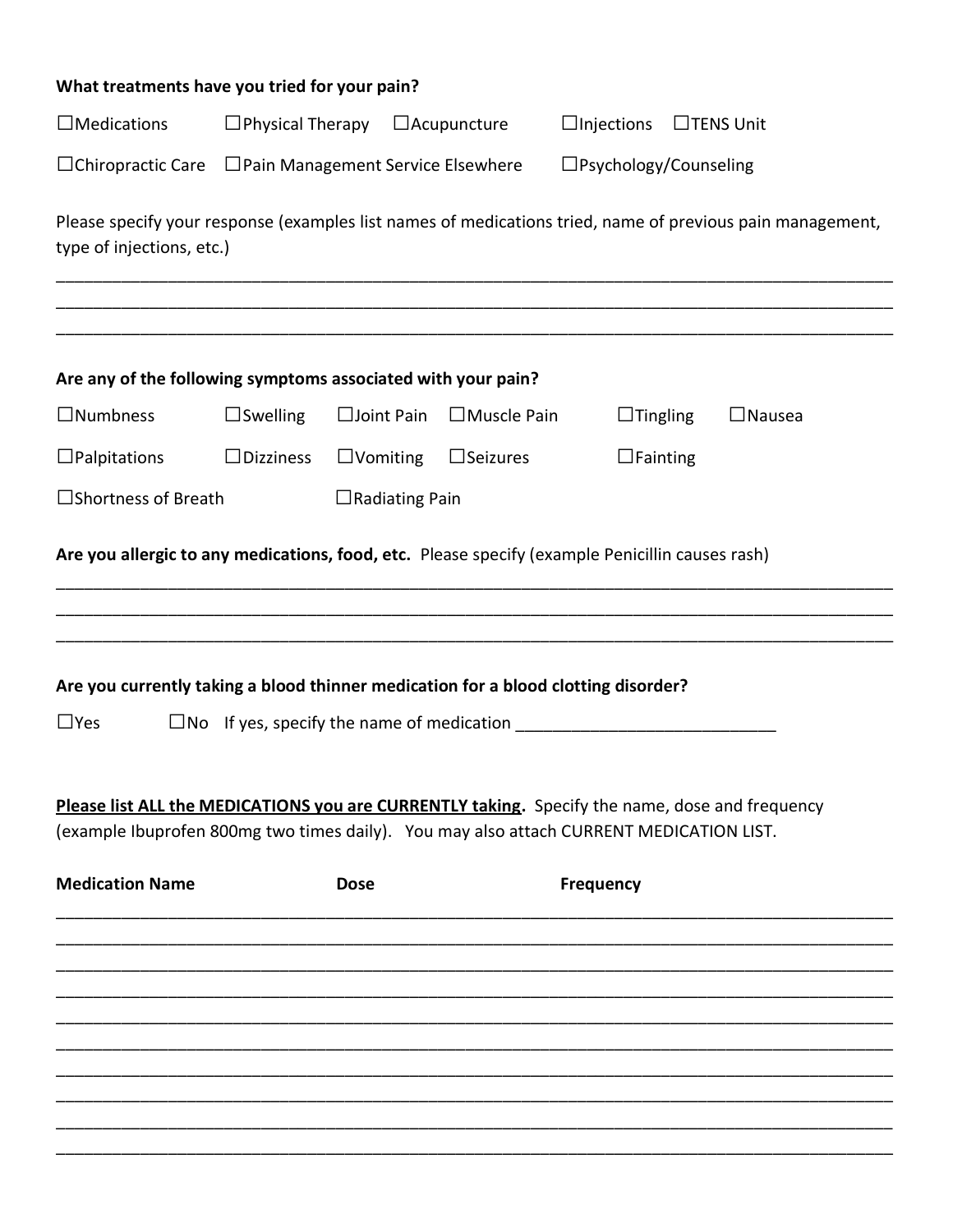**Family Medical History.** Please list any family medical problems (example diabetes, heart attack, stroke, type of cancer, etc.)

| Father:                                      |                                                                            |                                                  |                                        |
|----------------------------------------------|----------------------------------------------------------------------------|--------------------------------------------------|----------------------------------------|
|                                              |                                                                            |                                                  |                                        |
|                                              |                                                                            |                                                  |                                        |
|                                              |                                                                            |                                                  |                                        |
| <b>Past Surgical History:</b>                |                                                                            |                                                  |                                        |
| $\Box$ Angioplasty                           | □ Coronary Artery Stent                                                    | $\Box$ Coronary Artery Bypass Graft              |                                        |
| $\Box$ Pacemaker                             | $\Box$ Carotid Endarterectomy                                              | $\Box$ Appendectomy                              | $\Box$ Gastric Bypass                  |
| $\Box$ Cataract Extraction                   | $\Box$ Tonsillectomy                                                       | $\Box$ Adenoidectomy                             | $\Box$ Hysterectomy                    |
|                                              | Fracture Repair (specify where the fracture was located)                   |                                                  |                                        |
| Arthroscopy (specify the joint and the side) |                                                                            |                                                  |                                        |
|                                              | Joint Replacement (specify the joint and the side)                         |                                                  |                                        |
| Have you ever had surgery on your spine?     |                                                                            |                                                  |                                        |
| $\Box$ Yes                                   | $\square$ No                                                               | If yes, please specify the location of the spine |                                        |
|                                              |                                                                            | $\Box$ Cervical (neck)                           | $\square$ Thoracic<br>$\square$ Lumbar |
|                                              | Please list any other surgeries you have undergone                         |                                                  |                                        |
|                                              |                                                                            |                                                  |                                        |
|                                              | What diagnostic testing have you undergone related to this pain?           |                                                  |                                        |
| $\square$ MRI<br>$\Box$ CT Scan              | $\Box$ XRAY<br>Please specify the name of facility where testing was done: | $\Box$ Nerve Conduction Study                    |                                        |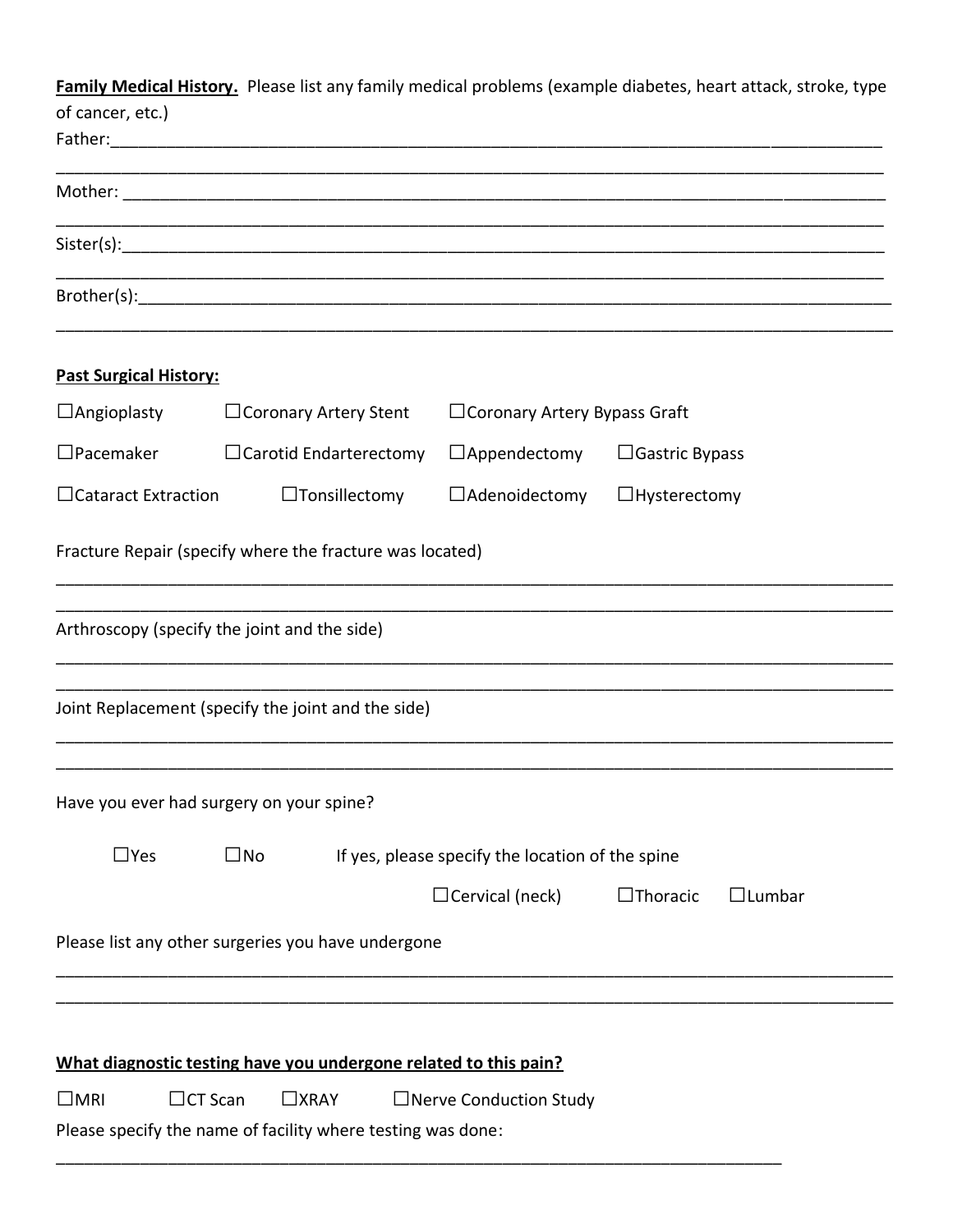#### **In the past have you had any of the following medical problems? (Please check all that apply to you.)**

| Cardiovascular                                                                                                                                                                                                                                                                                                                                                                                                                                                                                                                             | <b>Pulmonary</b>                                    |
|--------------------------------------------------------------------------------------------------------------------------------------------------------------------------------------------------------------------------------------------------------------------------------------------------------------------------------------------------------------------------------------------------------------------------------------------------------------------------------------------------------------------------------------------|-----------------------------------------------------|
| $\Box$ Arrhythmia (irregular heartbeat)                                                                                                                                                                                                                                                                                                                                                                                                                                                                                                    | $\Box$ Asthma                                       |
| $\Box$ Coronary artery disease                                                                                                                                                                                                                                                                                                                                                                                                                                                                                                             | $\Box$ COPD (chronic obstructive pulmonary disease) |
| $\Box$ Congestive heart failure                                                                                                                                                                                                                                                                                                                                                                                                                                                                                                            | $\Box$ Chronic bronchitis                           |
| $\Box$ Hyperlipidemia (high cholesterol)                                                                                                                                                                                                                                                                                                                                                                                                                                                                                                   | $\Box$ Tuberculosis                                 |
| $\Box$ Hypertension (high blood pressure)                                                                                                                                                                                                                                                                                                                                                                                                                                                                                                  | $\Box$ Other                                        |
| $\Box$ Myocardial infarction (heart attack)                                                                                                                                                                                                                                                                                                                                                                                                                                                                                                |                                                     |
| $\square$ Poor circulation                                                                                                                                                                                                                                                                                                                                                                                                                                                                                                                 |                                                     |
| $\Box$ Other                                                                                                                                                                                                                                                                                                                                                                                                                                                                                                                               |                                                     |
|                                                                                                                                                                                                                                                                                                                                                                                                                                                                                                                                            | <b>Renal/Genitourinary</b>                          |
| <b>Gastrointestinal</b>                                                                                                                                                                                                                                                                                                                                                                                                                                                                                                                    |                                                     |
| $\Box$ Cholelithiasis (gallstones)                                                                                                                                                                                                                                                                                                                                                                                                                                                                                                         | $\Box$ BPH (benign prostatic hypertrophy)           |
| $\Box$ Cirrhosis                                                                                                                                                                                                                                                                                                                                                                                                                                                                                                                           | $\Box$ Endometriosis                                |
| $\Box$ Colon polyps                                                                                                                                                                                                                                                                                                                                                                                                                                                                                                                        | $\Box$ Kidney disease or stones                     |
| $\Box$ GERD (gastroesophageal reflux disease,                                                                                                                                                                                                                                                                                                                                                                                                                                                                                              | $\Box$ Renal failure                                |
| indigestion)                                                                                                                                                                                                                                                                                                                                                                                                                                                                                                                               |                                                     |
| $\Box$ Peptic ulcer disease                                                                                                                                                                                                                                                                                                                                                                                                                                                                                                                | $\Box$ Urinary incontinence or retention            |
|                                                                                                                                                                                                                                                                                                                                                                                                                                                                                                                                            |                                                     |
| <b>Musculoskeletal/Connective Tissue</b>                                                                                                                                                                                                                                                                                                                                                                                                                                                                                                   | <b>Endocrine</b>                                    |
| $\Box$ Chronic pain                                                                                                                                                                                                                                                                                                                                                                                                                                                                                                                        | $\Box$ Diabetes $\Box$ Type I $\Box$ Type II        |
| $\text{Specify}\_$                                                                                                                                                                                                                                                                                                                                                                                                                                                                                                                         |                                                     |
| $\Box$ Fibromyalgia                                                                                                                                                                                                                                                                                                                                                                                                                                                                                                                        | $\Box$ Hyperthyroidism                              |
| $\Box$ Fractures                                                                                                                                                                                                                                                                                                                                                                                                                                                                                                                           | $\Box$ Hypothyroidism                               |
| $\text{Specify:}\n\begin{picture}(1,0) \label{fig:2} \begin{picture}(1,0) \label{fig:2} \end{picture}% \begin{picture}(1,0) \label{fig:2} \end{picture}% \begin{picture}(1,0) \label{fig:2} \end{picture}% \begin{picture}(1,0) \label{fig:2} \end{picture}% \begin{picture}(1,0) \label{fig:2} \end{picture}% \begin{picture}(1,0) \label{fig:2} \end{picture}% \begin{picture}(1,0) \label{fig:2} \end{picture}% \begin{picture}(1,0) \label{fig:2} \end{picture}% \begin{picture}(1,0) \label{fig:2} \end{picture}% \begin{picture}(1,$ |                                                     |
| $\Box$ Osteoarthritis                                                                                                                                                                                                                                                                                                                                                                                                                                                                                                                      | $\Box$ Other                                        |
| $\Box$ Osteoporosis                                                                                                                                                                                                                                                                                                                                                                                                                                                                                                                        |                                                     |
| $\Box$ Rheumatoid arthritis                                                                                                                                                                                                                                                                                                                                                                                                                                                                                                                | <b>Hematologic</b><br>$\Box$ Anemia                 |
| $\Box$ Other                                                                                                                                                                                                                                                                                                                                                                                                                                                                                                                               |                                                     |
|                                                                                                                                                                                                                                                                                                                                                                                                                                                                                                                                            | $\Box$ Other                                        |
| <b>Neurologic</b>                                                                                                                                                                                                                                                                                                                                                                                                                                                                                                                          | <b>Psychiatric</b>                                  |
| $\Box$ Carotid stenosis                                                                                                                                                                                                                                                                                                                                                                                                                                                                                                                    | $\Box$ Anxiety                                      |
| $\Box$ CVA (stroke, TIA)                                                                                                                                                                                                                                                                                                                                                                                                                                                                                                                   | $\Box$ Bipolar disorder                             |
| $\Box$ Headaches                                                                                                                                                                                                                                                                                                                                                                                                                                                                                                                           | $\Box$ Depression                                   |
| $\Box$ Multiple sclerosis                                                                                                                                                                                                                                                                                                                                                                                                                                                                                                                  | □Obsessive/Compulsive disorder                      |
| $\Box$ Parkinson's disease                                                                                                                                                                                                                                                                                                                                                                                                                                                                                                                 | $\square$ Post-traumatic stress disorder            |
| $\square$ Seizure disorder                                                                                                                                                                                                                                                                                                                                                                                                                                                                                                                 |                                                     |
| $\Box$ Other                                                                                                                                                                                                                                                                                                                                                                                                                                                                                                                               | $\Box$ Other_                                       |